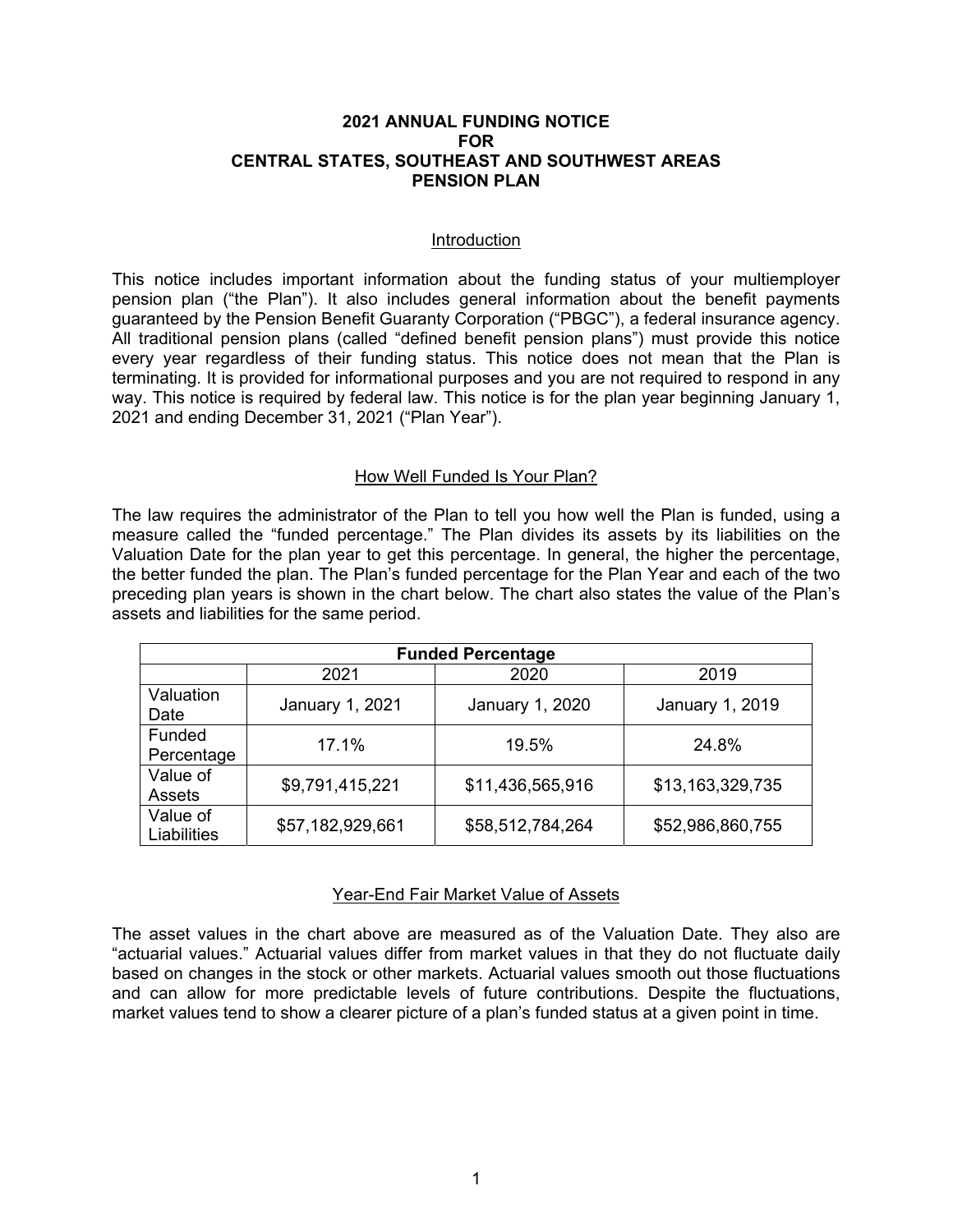The asset values in the chart below are market values and are measured on the last day of the Plan Year. The chart also includes the year-end market value of the Plan's assets for each of the two preceding plan years.

|                                      | December 31, 2021 | December 31, 2020 | December 31, 2019 |
|--------------------------------------|-------------------|-------------------|-------------------|
| Fair<br>Market<br>Value of<br>Assets | \$8,158,227,818   | \$10,409,440,502  | \$12,309,907,060  |

### Endangered, Critical, or Critical and Declining Status

Under federal pension law, a plan generally is in "endangered" status if its funded percentage is less than 80 percent. A plan is in "critical" status if the funded percentage is less than 65 percent (other factors may also apply). A plan is in "critical and declining" status if it is in critical status and is projected to become insolvent (run out of money to pay benefits) within 15 years (or within 20 years if a special rule applies). If a pension plan enters endangered status, the trustees of the plan are required to adopt a funding improvement plan. Similarly, if a pension plan enters critical status or critical and declining status, the trustees of the plan are required to adopt a rehabilitation plan. Funding improvement and rehabilitation plans establish steps and benchmarks for pension plans to improve their funding status over a specified period of time. The plan sponsor of a plan in critical and declining status may apply for approval to amend the plan to reduce current and future payment obligations to participants and beneficiaries.

The Plan was in critical and declining status in the Plan Year ending December 31, 2021 because the Plan's Actuary determined that: (1) the plan has an accumulated funding deficiency for the current plan year and over the next three plan years, the plan is projected to have an accumulated funding deficiency for the 2022 through 2024 plan years; (2) the funded percentage of the plan is less than 65%, the plan has an accumulated funding deficiency for the current plan year, and over the next four plan years, the plan is projected to have an accumulated funding deficiency for the 2022 through 2025 plan years; (3) the sum of the plan's normal cost and interest on the unfunded benefits for the current plan year exceeds the present value of all expected contributions for the year; the present value of vested benefits of inactive participants is greater than the present value of vested benefits of active participants; the plan has an accumulated funding deficiency for the current plan year, and over the next four plan years, the plan is projected to have an accumulated funding deficiency for the 2022 through 2025 plan years; (4) the funded percentage of the plan is less than 65%, and the sum of the fair market value of plan assets plus the present value of projected contributions for the current plan year and each of the 6 succeeding plan years is less than the present value of all nonforfeitable benefits projected to be payable under the plan during the current plan year and each of the 6 succeeding plan years (plus administrative expenses for such plan years); (5) the sum of the fair market value of plan assets, plus the present value of projected contributions for the current plan year and each of the 4 succeeding plan years, is less than the present value of all benefits projected to be payable under the plan during the current plan year and each of the 4 succeeding plan years (plus administrative expenses for such plan years); (6) the plan was in critical status last year, the plan has an accumulated funding deficiency for the current plan year, and over the next 9 years, the plan is projected to have an accumulated funding deficiency for the 2022 through 2030 plan years; and (7) the plan is projected to become insolvent in 2025.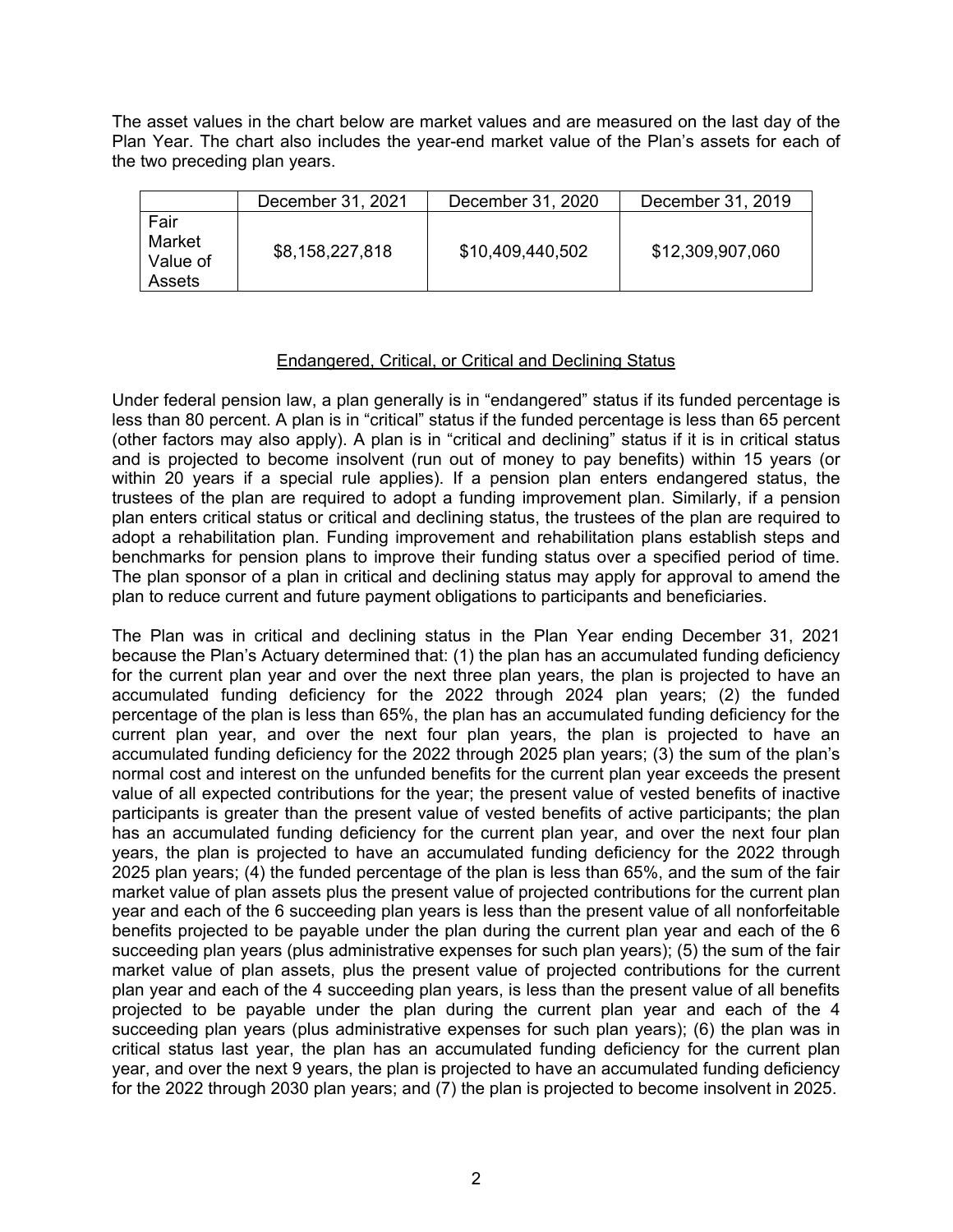In an effort to improve the Plan's funding situation, the trustees adopted a rehabilitation plan on March 25, 2008, and the trustees have made subsequent updates to the rehabilitation plan. The rehabilitation plan is expected to last indefinitely. The rehabilitation plan generally requires, as a condition of maintaining current benefit levels (with the limitation that benefits are not payable prior to age 57), that all contributing employers enter into contracts providing for 8% annual pension contribution rate increases for a period of five years, followed by 4%-6% increases in later years (the rehabilitation plan's "Primary Schedule"). However, contribution rate increases are not required beyond \$348 per week for employers covered by the National Master Automobile Transporters Agreement and \$342 per week for all other employers. As required by law, the rehabilitation plan also includes a "Default Schedule" which eliminates various "adjustable benefits." The Default Schedule requires 4% annual contribution rate increases, and reduces or eliminates all "early retirement," pre-age 65 benefit subsidies for bargaining units that agree to adopt it, or units that become subject to it by operation of law. In many instances, the rehabilitation plan also eliminates the adjustable benefits of bargaining units that withdraw completely from participation in the Plan, by (for example) agreeing to a new collective bargaining agreement that eliminates the contribution obligation to the Plan. The rehabilitation plan defines withdrawals of this type, which cause a loss of adjustable benefits, a "Rehabilitation Plan Withdrawal." Under the Default Schedule or a Rehabilitation Plan Withdrawal, the benefits of participants who retire prior to age 65 are reduced under an actuarial equivalency table.

Also, the rehabilitation plan includes a Distressed Employer Schedule that applies to participants whose last year of Contributory Service Credit was earned with Yellow Corporation companies (including YRC, Inc. and USF Holland, Inc.). Generally, the Distressed Employer Schedule has a benefit structure similar to the Default Schedule with certain exceptions for participants that had retired prior to September 24, 2010 or met certain age and service requirements as of the date of the Distressed Employer's termination of participation in the Fund.

In addition, the rehabilitation plan includes a New Employer "Hybrid Method" Schedule. This schedule applies to those employers that qualify as New Employers under the Plan's "hybrid withdrawal liability method." Generally, an employer is a New Employer if the employer has satisfied its withdrawal liability obligations to the Plan but has agreed to continue contributing to the Plan for a period of time at a specified minimum level. Contribution rate increases are not required for those employers that become part of the direct attribution (Hybrid Method) plan by satisfying their withdrawal liability and continuing to contribute to the plan. Further, effective with the expiration of a collective bargaining agreement after December 31, 2016, those New Employers who have satisfied their agreed upon participation requirements may agree with the bargaining representative to lower the contribution rate to the Plan in an amount acceptable to the Plan subject to a specific determination by the Board of Trustees; provided that the participants receive the savings from such reduction in a manner acceptable to the bargaining representative.

You may get a copy of the Plan's rehabilitation plan, any update to such plan and the actuarial and financial data that demonstrate any action taken by the Plan toward fiscal improvement by contacting your plan administrator. Your plan administrator is identified below under "Where to Get More Information."

If the Plan is in endangered, critical, or critical and declining status for the plan year ending December 31, 2022, separate notification of that status has or will be provided.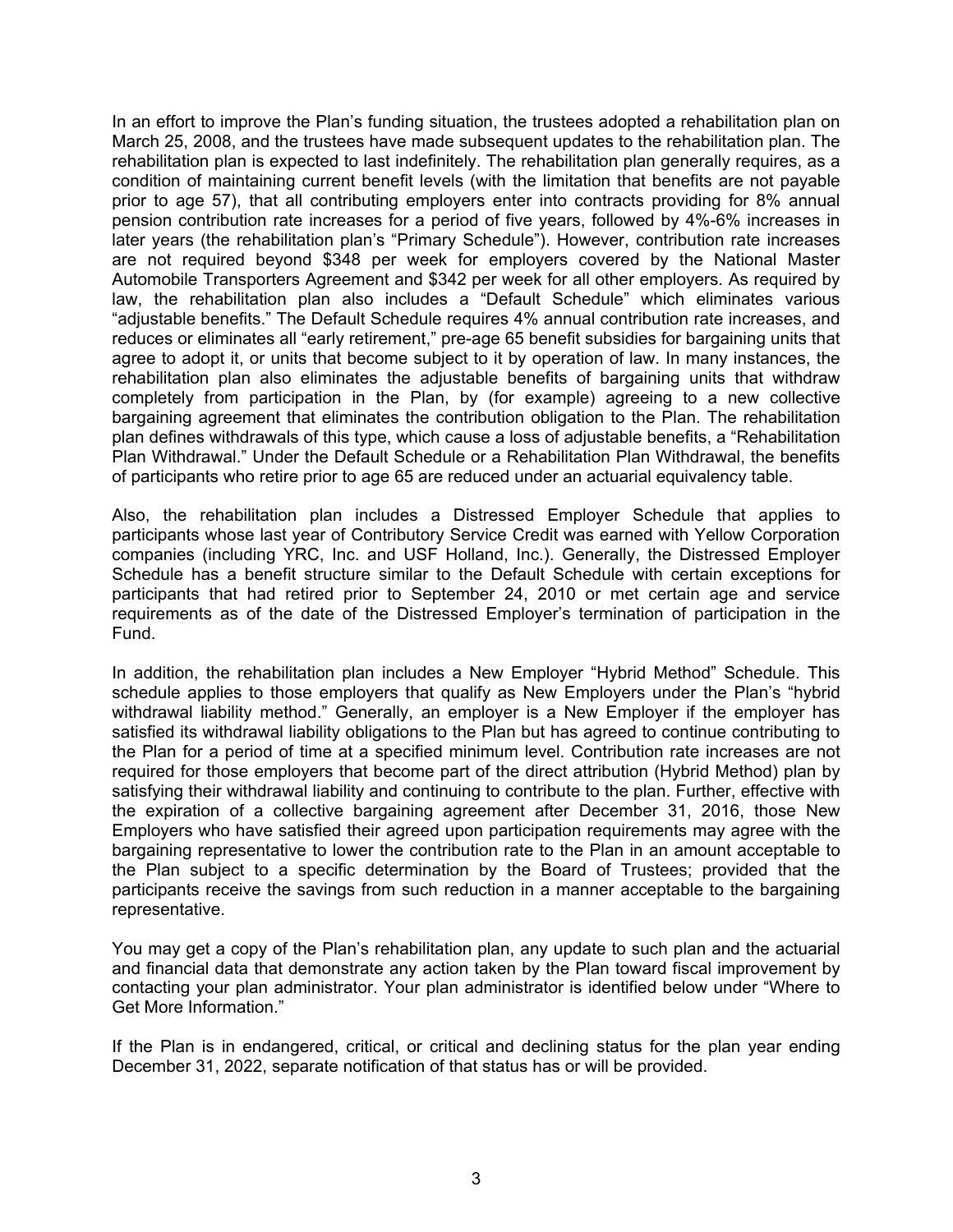### Participant Information

The total number of participants and beneficiaries covered by the Plan on the valuation date was 364,908. Of this number, 51,691 were current employees, 191,550 were retired and receiving benefits, and 121,667 were retired or no longer working for the employer and have a right to future benefits.

### Funding & Investment Policies

Every pension plan must have a procedure to establish a funding policy for plan objectives. A funding policy relates to how much money is needed to pay promised benefits. The funding policy of the Plan is established by the Trustees who set contribution rate increases and benefit levels in the rehabilitation plan schedules.

Pension plans also have investment policies. These generally are written guidelines or general instructions for making investment management decisions. The investment policy of the Plan is that assets will be managed in a prudent manner and allocated among different asset classes to maximize investment return, increase funding status, manage risk and ensure adequate liquidity to meet the Fund's benefit payments and other expenses. Assets may include any securities, derivative instruments (including but not limited to forwards, options, futures contracts, options on futures contracts and swaps), investment vehicles and/or types of properties which are in conformity with provisions of the Employee Retirement Income Security Act of 1974 and the Consent Decree (as amended to date) with the Department of Labor.

Under the Plan's investment policy, the Plan's assets were allocated among the following categories of investments, as of the end of the Plan Year. These allocations are percentages of total assets:

| <b>Asset Allocations</b>          | Percentage: |
|-----------------------------------|-------------|
| Investment grade debt instruments | 100%        |

# Events Having a Material Effect on Assets or Liabilities

As allowed by law, this notice contains a written explanation of new events that have a material effect on plan assets or liabilities. This is because such events can significantly impact the funding condition of a plan. The Plan expects the following event that occurred after December 31, 2021, to have such an effect:

Under The American Rescue Plan Act of 2021 (ARPA), the Plan is allowed to apply for special financial assistance from the Pension Benefit Guaranty Corporation (PBGC). The Plan expects to file its application in April 2022. Upon approval of the application and receipt of the financial assistance, the Plan should be able to pay all benefits in full through 2051 or longer.

# Right to Request a Copy of the Annual Report

Pension plans must file annual reports with the US Department of Labor. This report is called the "Form 5500." These reports contain financial and other information. You may obtain an electronic copy of your Plan's annual report by going to www.efast.dol.gov and using the search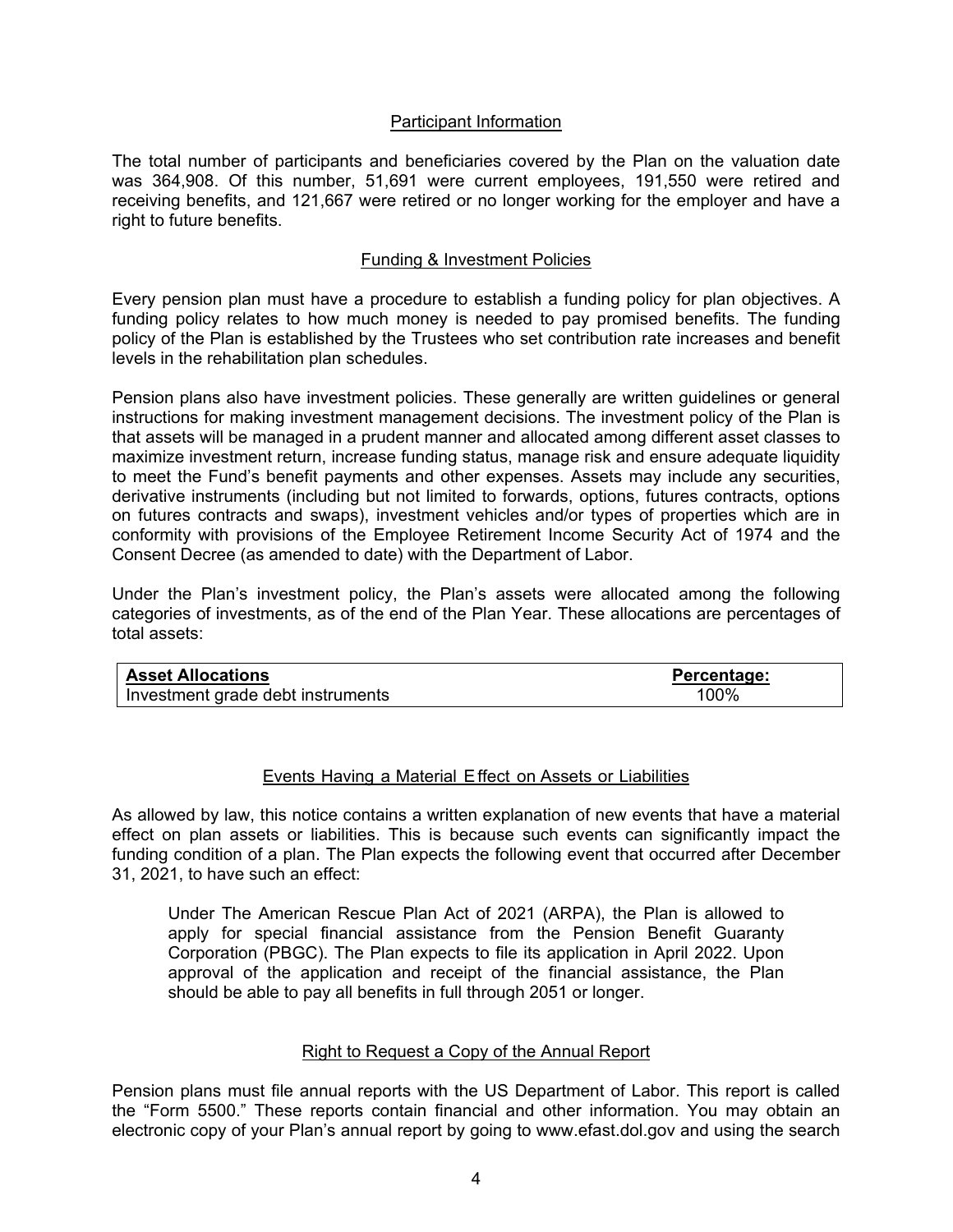tool. Annual reports also are available from the US Department of Labor, Employee Benefits Security Administration's Public Disclosure Room at 200 Constitution Avenue, NW, Room N-1513, Washington, DC 20210, or by calling 202.693.8673. Or you may obtain a copy of the Plan's annual report by making a written request to the plan administrator. Annual reports do not contain personal information, such as the amount of your accrued benefit. You may contact your plan administrator if you want information about your accrued benefits. Your plan administrator is identified below under "Where to Get More Information."

## **Summary of Rules Governing Insolvent Plans**

Federal law has a number of special rules that apply to financially troubled multiemployer plans that become insolvent, either as ongoing plans or plans terminated by mass withdrawal. The plan administrator is required by law to include a summary of these rules in the annual funding notice. A plan is insolvent for a plan year if its available financial resources are not sufficient to pay benefits when due for that plan year. An insolvent plan must reduce benefit payments to the highest level that can be paid from the plan's available resources. If such resources are not enough to pay benefits at the level specified by law (see Benefit Payments Guaranteed by the PBGC, below), the plan must apply to the PBGC for financial assistance. The PBGC will loan the plan the amount necessary to pay benefits at the guaranteed level. Reduced benefits may be restored if the plan's financial condition improves.

A plan that becomes insolvent must provide prompt notice of its status to participants and beneficiaries, contributing employers, labor unions representing participants, and PBGC. In addition, participants and beneficiaries also must receive information regarding whether, and how, their benefits will be reduced or affected, including loss of a lump sum option.

# Benefit Payments Guaranteed by the PBGC

The maximum benefit that the PBGC guarantees is set by law. Only benefits that you have earned a right to receive and that can not be forfeited (called vested benefits) are guaranteed. There are separate insurance programs with different benefit guarantees and other provisions for single-employer plans and multiemployer plans. Your plan is covered by PBGC's multiemployer program. Specifically, the PBGC guarantees a monthly benefit payment equal to 100 percent of the first \$11 of the Plan's monthly benefit accrual rate, plus 75 percent of the next \$33 of the accrual rate, times each year of credited service. The PBGC's maximum guarantee, therefore, is \$35.75 per month times a participant's years of credited service.

*Example 1*: If a participant with 10 years of credited service has an accrued monthly benefit of \$500, the accrual rate for purposes of determining the PBGC guarantee would be determined by dividing the monthly benefit by the participant's years of service (\$500/10), which equals \$50. The guaranteed amount for a \$50 monthly accrual rate is equal to the sum of \$11 plus \$24.75 (.75 x \$33), or \$35.75. Thus, the participant's guaranteed monthly benefit is \$357.50 (\$35.75 x 10).

*Example 2*: If the participant in Example 1 has an accrued monthly benefit of \$200, the accrual rate for purposes of determining the guarantee would be \$20 (or \$200/10). The guaranteed amount for a \$20 monthly accrual rate is equal to the sum of \$11 plus \$6.75 (.75 x \$9), or \$17.75. Thus, the participant's guaranteed monthly benefit would be \$177.50 (\$17.75 x 10).